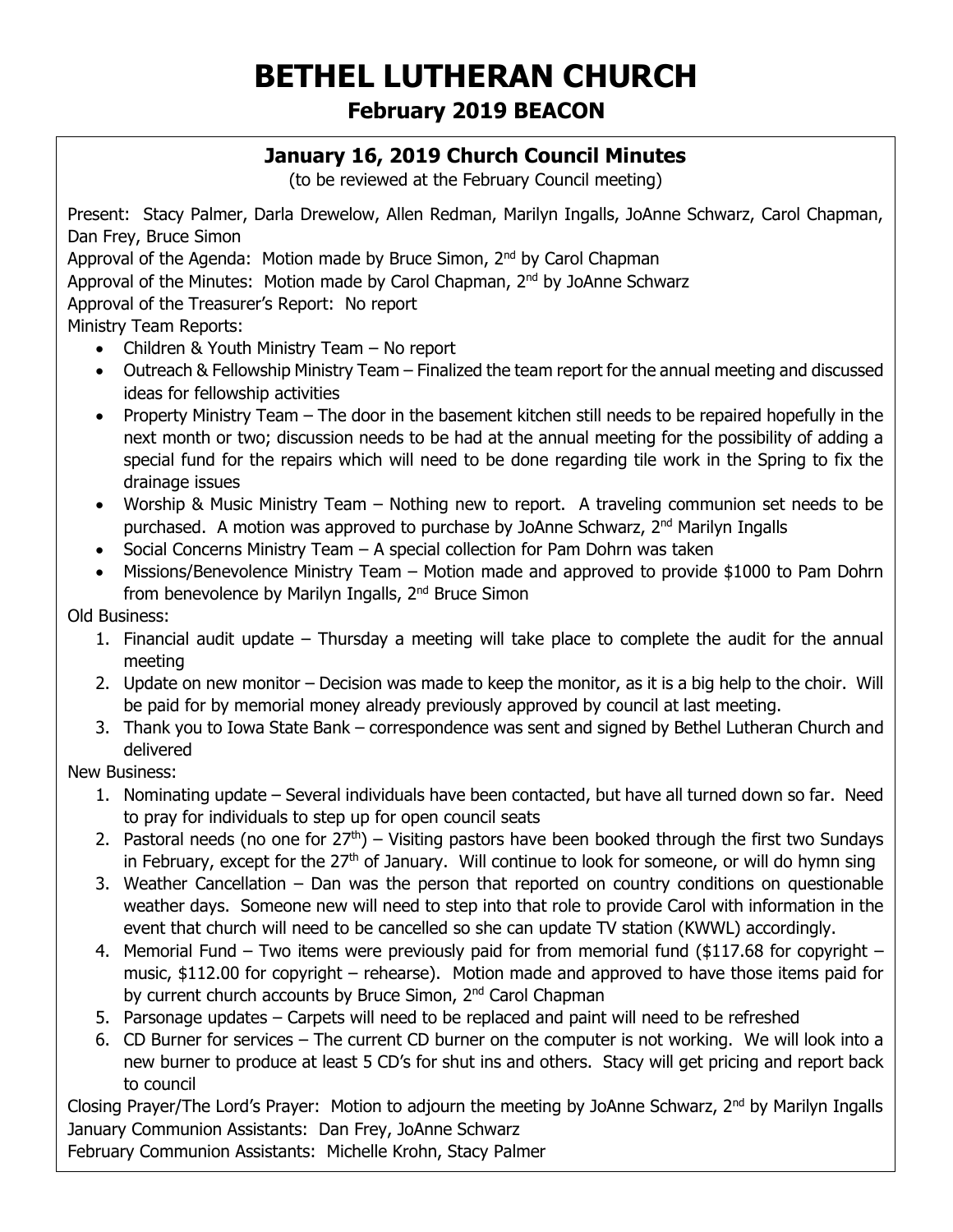### **January 27, 2019 Special Church Council Minutes**

(to be reviewed at the February Council meeting)

Meeting held immediately following the Annual Meeting thanking the exiting members for their service and welcoming the new members which are Dale Krohn, Sherry Brouwer, and Jeff Jacobson.

Present: Dan Frey, Allen Redman, Darla Drewelow, Carol Chapman, Marilyn Ingalls, Michelle Rients, Sherry Brouwer, JoAnne Schwarz, Dale Krohn, Jeff Jacobson.

Dan Frey exited the meeting after Allen Redman agreed to accept the motion to be our new President along with Michelle Rients as the Vice President & Carol Chapman the Recording Secretary. All motions made, 2<sup>nd</sup> & unanimously voted to approve the new appointments.

Council agreed on continuing to meet monthly on the  $2^{nd}$  Wednesday evening of each month @ 7:30 pm immediately following choir practice.

Adjournment motion  $2^{nd}$  & passed.

Submitted by Carol Chapman, Recording Secretary

### **Ministry Teams**

Plan to gather in the sanctuary on **Wednesday, February 6 th at 7:30 pm** for a short opening before splitting into individual teams with a Council Liaison.

# **Call Committee Update**

In mid-December, the call committee updated our Pastor position posting for the LCMC page to see what new interest in our position we would garner. We did get a few new resumes from this posting, one of which we all were interested in getting to know better. We decided to reach out to this Pastor to try and get to know each other better and we are patiently waiting for responses to our questions. Please keep your prayers coming for our congregation as well as the Pastor. We will also continue to leave the posting up so we might get more resumes yet as well.

Jeremy Paulson, Call Committee Chair

#### **Time and Talent Survey**

At Bethel's annual meeting on Sunday, January  $27<sup>th</sup>$ , the church council suggested that updated information was needed on those who would like to share their time and talents through Bethel Lutheran Church. Enclosed with this beacon is a Time and Talent Survey. Please read through the list and mark anything that you might be willing to do and/or a committee that you'd be interested in serving on. Be sure to complete the top with your name, address, phone number and email address.

By completing this, you are only expressing an interest; the information will be compiled and you will be contacted.

Please complete and return to the church office by Sunday, February  $24<sup>th</sup>$ . Thank you!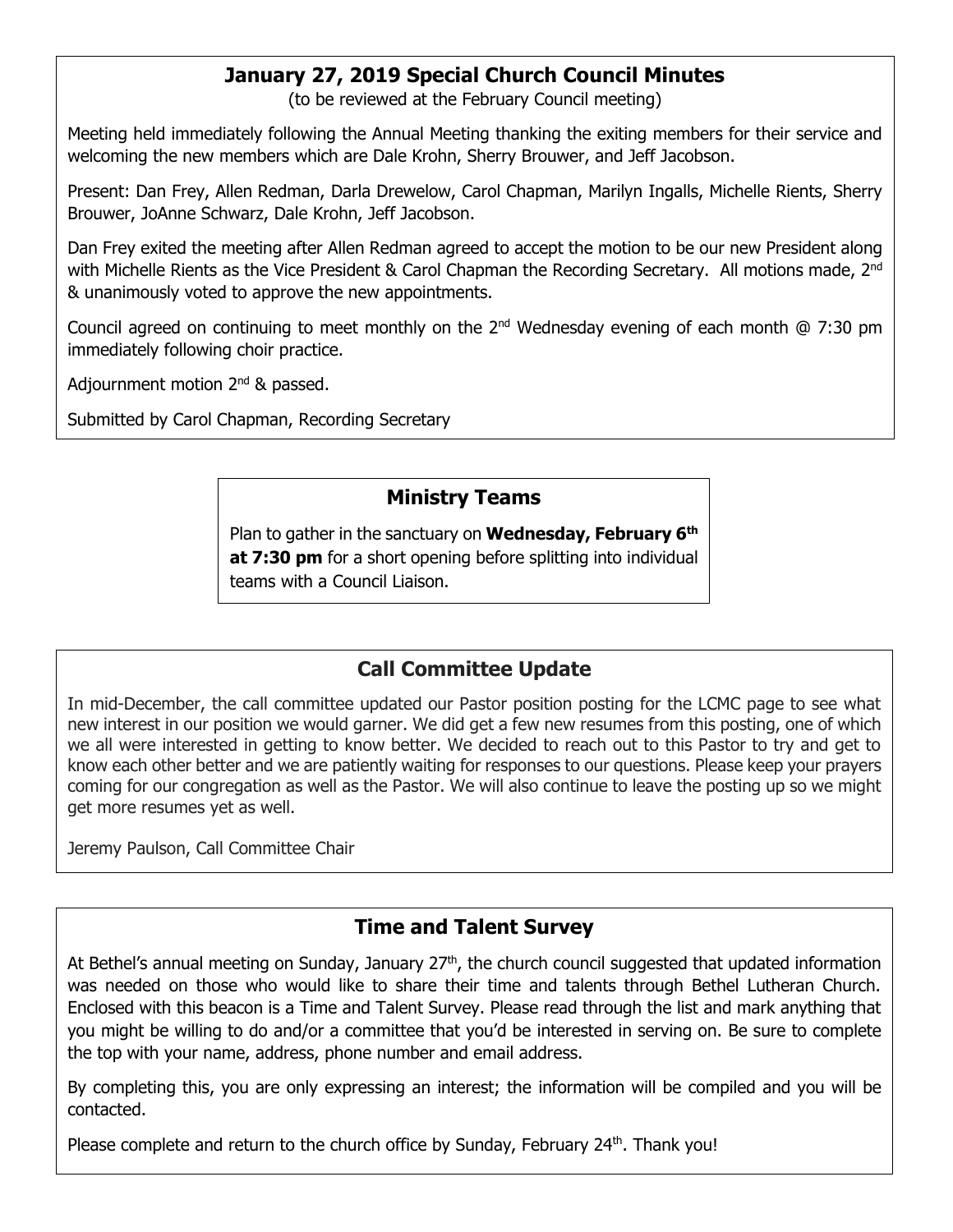#### **Worship Assistant Schedule for February--Worship Service 9:00 a.m.**

|                          | <b>February 3</b>             | <b>February 10</b> | <b>February 17</b>  | <b>February 24</b> |  |  |
|--------------------------|-------------------------------|--------------------|---------------------|--------------------|--|--|
| <b>USHERS</b>            | Dale & Candy Krohn            |                    |                     |                    |  |  |
| ORGANISTS/PIANISTS       | Janet Mennen/Sharleen Hubbard |                    |                     |                    |  |  |
| <b>ALTAR GUILD</b>       | <b>Bonnie Gerloff</b>         |                    |                     |                    |  |  |
| <b>GREETERS</b>          | Jeff & Stacy Palmer           | Shirley Cassady &  | Perry & Adrian      | Roger & Doralene   |  |  |
|                          |                               | Carol Warneka      | Bernard & family    | Renken             |  |  |
| <b>LECTORS</b>           | Sherry Brouwer                | Pam Jacobson       | Candy Krohn         | Beth Van Lengen    |  |  |
| <b>LITURGISTS</b>        | JoAnne Schwarz                |                    | Dale Krohn          | Sharleen Hubbard   |  |  |
| <b>ACOLYTES</b>          | Evan Palmer                   | Ava Mann           | Gavin Bernard       | Corryn Mann        |  |  |
| <b>COMMUNION</b>         | Michelle Rients/              |                    | Michelle Rients/    |                    |  |  |
| <b>ASSISTANTS</b>        | <b>Stacy Palmer</b>           |                    | <b>Stacy Palmer</b> |                    |  |  |
| <b>COFFEE FELLOWSHIP</b> |                               |                    |                     |                    |  |  |

#### **January Summary of Attendance and Financial Contributions**

|                            | <b>Attendance</b>                                                                  | <b>Bene./Mission</b> | <b>Current</b> | <b>Building Maintenance</b> |  |
|----------------------------|------------------------------------------------------------------------------------|----------------------|----------------|-----------------------------|--|
| <b>Sunday, January 6</b>   |                                                                                    | \$290.36             | \$3,044.30     | \$0.00                      |  |
| <b>Sunday, January 13</b>  | 68                                                                                 | \$158.60             | \$1,842.46     | \$0.00                      |  |
| <b>Sunday, January 20</b>  | No worship service due to snowy weather & fill-in pastor from Des Moines canceled. |                      |                |                             |  |
| <b>Sunday, January 27</b>  | 53                                                                                 | \$139.00             | \$2,788.24     | \$0.00                      |  |
| January 1-January 27, 2019 |                                                                                    | \$587.96             | \$7,675.00     | \$0.00                      |  |

# **Organized Prayer for Bethel Families**

**Week of February 3 –** Kathy & Lee Aalfs, Ken & Karla Beckman, Dale & Jenny Hansmann, Dan & Nancy Hemann & Nate

**Week of February 10 –** Gary Bergman & family, Shirley Bergman, Jay & Angi Herter, Emilee & Kielinn, Joyce Hoffman

**Week of February 17 –** Perry & Adrian Bernard, Devin, Gavin, Bella & Lorna, Barb Brouwer, Dave & Sharleen Hubbard, John & Erin Hubbard

**Week of February 24 –** Josh Brouwer, MaKenna & Jesse, Vern & Marilyn Ingalls, Andy & Kayla Jacobson, Claire & Bo

Email: [bethelparkersburg@gmail.com](mailto:bethelparkersburg@gmail.com) Website: [www.bethelparkersburg.org](http://www.bethelparkersburg.org/) 'Like' & 'Follow' us on Facebook too